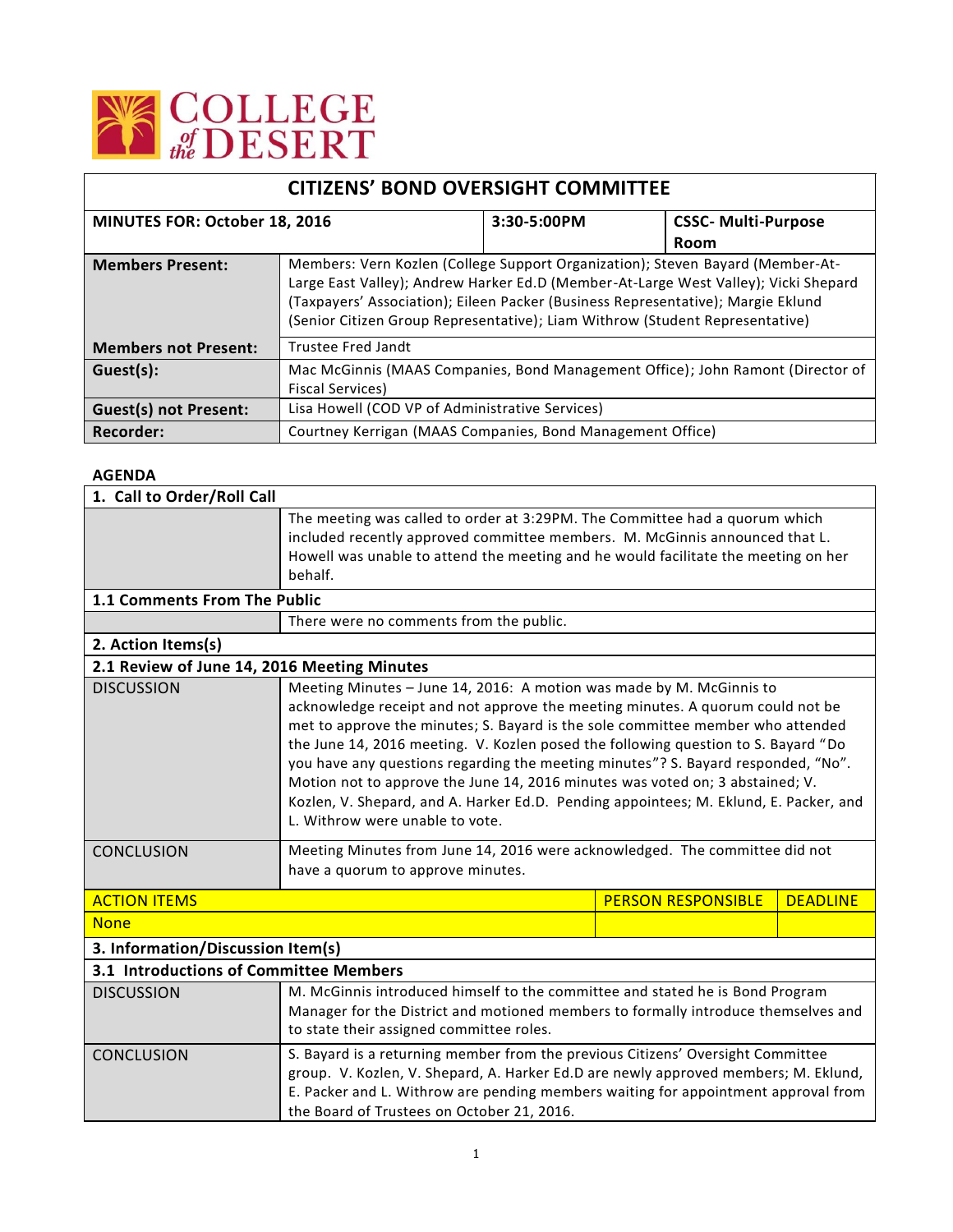| <b>ACTION ITEMS</b>                                                                                                                                                                                                                                                                                                           |                                                                                                                                                                                                                                                                                                                                                                                                                                                                                                                                                                                                                                                                                                                                                                                                                                                                                                                                                                                              | <b>PERSON RESPONSIBLE</b> | <b>DEADLINE</b> |  |
|-------------------------------------------------------------------------------------------------------------------------------------------------------------------------------------------------------------------------------------------------------------------------------------------------------------------------------|----------------------------------------------------------------------------------------------------------------------------------------------------------------------------------------------------------------------------------------------------------------------------------------------------------------------------------------------------------------------------------------------------------------------------------------------------------------------------------------------------------------------------------------------------------------------------------------------------------------------------------------------------------------------------------------------------------------------------------------------------------------------------------------------------------------------------------------------------------------------------------------------------------------------------------------------------------------------------------------------|---------------------------|-----------------|--|
| <b>None</b>                                                                                                                                                                                                                                                                                                                   |                                                                                                                                                                                                                                                                                                                                                                                                                                                                                                                                                                                                                                                                                                                                                                                                                                                                                                                                                                                              |                           |                 |  |
| 3.2 Charter / Review of Responsibilities                                                                                                                                                                                                                                                                                      |                                                                                                                                                                                                                                                                                                                                                                                                                                                                                                                                                                                                                                                                                                                                                                                                                                                                                                                                                                                              |                           |                 |  |
| <b>DISCUSSION</b>                                                                                                                                                                                                                                                                                                             | Committee members were furnished bylaws outlining their roles, responsibilities and<br>level of authority. The bylaws were provided back in 2013 by the Districts' Bond<br>attorney at a Citizen Oversight meeting. M. McGinnis added that if the committee had<br>additional questions to submit them to the District and they would respond back to<br>them in a timely matter.                                                                                                                                                                                                                                                                                                                                                                                                                                                                                                                                                                                                            |                           |                 |  |
| <b>CONCLUSION</b>                                                                                                                                                                                                                                                                                                             | Committee members were furnished Independent Bond Oversight Committee bylaws<br>that outline their roles and responsibilities for their review and reference.                                                                                                                                                                                                                                                                                                                                                                                                                                                                                                                                                                                                                                                                                                                                                                                                                                |                           |                 |  |
| <b>ACTION ITEMS</b>                                                                                                                                                                                                                                                                                                           |                                                                                                                                                                                                                                                                                                                                                                                                                                                                                                                                                                                                                                                                                                                                                                                                                                                                                                                                                                                              | <b>PERSON RESPONSIBLE</b> | <b>DEADLINE</b> |  |
| <b>None</b>                                                                                                                                                                                                                                                                                                                   |                                                                                                                                                                                                                                                                                                                                                                                                                                                                                                                                                                                                                                                                                                                                                                                                                                                                                                                                                                                              |                           |                 |  |
| 3.3 Election of Officers                                                                                                                                                                                                                                                                                                      |                                                                                                                                                                                                                                                                                                                                                                                                                                                                                                                                                                                                                                                                                                                                                                                                                                                                                                                                                                                              |                           |                 |  |
| <b>DISCUSSION</b>                                                                                                                                                                                                                                                                                                             | M. McGinnis opened the floor for nominations for Chair. Steve Bayard made a motion<br>to nominate Vern Kozlen, seconded by Vicki Shepard. All in favor. No opposed. Motion<br>passed unanimously.<br>M. McGinnis opened the floor for nominations of Vice Chair. Vern Kozlen made a<br>motion to nominate Andrew Harker Ed.D, seconded by Vicki Shepard. All in favor. No<br>opposed. No abstained. Motion passed unanimously.                                                                                                                                                                                                                                                                                                                                                                                                                                                                                                                                                               |                           |                 |  |
| <b>CONCLUSION</b>                                                                                                                                                                                                                                                                                                             | Vern Kozlen is the newly appointed Chair and Andrew Harker Ed.D is the Vice Chair for<br>a period of one (1) year.                                                                                                                                                                                                                                                                                                                                                                                                                                                                                                                                                                                                                                                                                                                                                                                                                                                                           |                           |                 |  |
| <b>ACTION ITEMS</b>                                                                                                                                                                                                                                                                                                           |                                                                                                                                                                                                                                                                                                                                                                                                                                                                                                                                                                                                                                                                                                                                                                                                                                                                                                                                                                                              | <b>PERSON RESPONSIBLE</b> | <b>DEADLINE</b> |  |
| <b>None</b>                                                                                                                                                                                                                                                                                                                   |                                                                                                                                                                                                                                                                                                                                                                                                                                                                                                                                                                                                                                                                                                                                                                                                                                                                                                                                                                                              |                           |                 |  |
| 3.4 Information                                                                                                                                                                                                                                                                                                               |                                                                                                                                                                                                                                                                                                                                                                                                                                                                                                                                                                                                                                                                                                                                                                                                                                                                                                                                                                                              |                           |                 |  |
| <b>DISCUSSION</b>                                                                                                                                                                                                                                                                                                             | M. McGinnis briefed the committee on the existing Measure B Bond program and the<br>new Measure CC Bond initiative.<br>Measure B Bond Program - Existing \$346.5 million general obligation bond passed by<br>voters in 2004. This measure funded numerous classroom buildings, a new campus<br>entrance, wayfinding campus signs, and development of several satellite campuses;<br>East Valley Indio Center, Mecca-Thermal and Desert Hot Springs. Through this<br>aggressive building campaign the District kept the core campuses design of their<br>original architect, John Carl Warnecke.                                                                                                                                                                                                                                                                                                                                                                                             |                           |                 |  |
|                                                                                                                                                                                                                                                                                                                               |                                                                                                                                                                                                                                                                                                                                                                                                                                                                                                                                                                                                                                                                                                                                                                                                                                                                                                                                                                                              |                           |                 |  |
| The District was able to extend and stretch the bond dollars two-fold; through<br>refinancing in 2007, and saving on building cost construction during the economic<br>downturn in 2009-2010 when construction material costs came down resulting in total<br>building costs finishing under the projects' original estimate. |                                                                                                                                                                                                                                                                                                                                                                                                                                                                                                                                                                                                                                                                                                                                                                                                                                                                                                                                                                                              |                           |                 |  |
|                                                                                                                                                                                                                                                                                                                               | A. Harker posed the question "How much of the bond has been issued and was it<br>issued in tranches?" M. McGinnis replied, "All of the bond dollars were issued at one<br>time". A. Harker followed with "Where are the unspent balances and how are they<br>being held". J. Ramont, Director of Fiscal Services answered "Both Lisa Howell and I<br>agree we would have not have recommended the current bond structure". He<br>informed the committee that \$66 million of the remaining bond money is with US Bank<br>being held for future maintenance or construction costs, and \$6 million that is left over<br>from the final regular bond series, will be spent no later than next year. J. Ramont<br>confirmed that the bonds were tax exempt, but recently a new state law prohibits<br>investments outside the county treasury. The Districts' attorney is currently working<br>with the country treasurer and US Bank to make sure our investments comply with this<br>new law. |                           |                 |  |